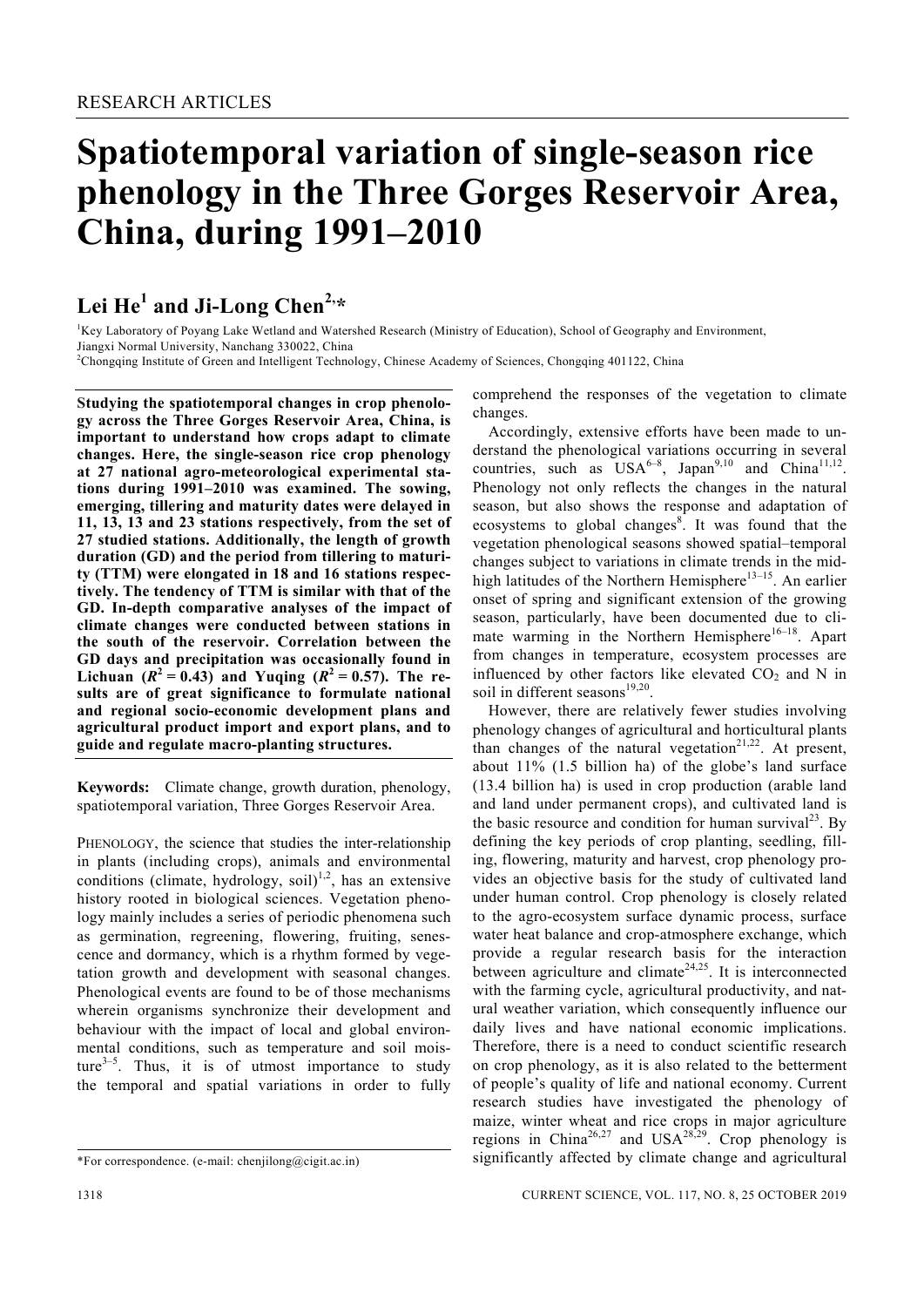management practices. Studies have shown that rainfall and temperature are critical factors affecting crop yields. Both natural climatic changes, such as warming temperatures and increase in annual rainfall; and agricultural management practices (e.g. increasing applications of fertilizer and mechanization) can potentially increase crop yield.

 The China Three Gorges Project (TGP), officially launched in 1994 and fully implemented in 2008, ranked as the biggest hydropower project in the world<sup>30</sup>. The ecological and environmental impacts of TGP on the Three Gorges Reservoir Area (TGRA) and its surrounding regions have been attracting considerable attention since 1950s and remain so to this day<sup>31</sup>, with the agricultural impact always being one of the most important focal and academic issues. A better understanding of the growth of crops with seasonal change through the study of crop phenology, will help in the effective cultivation of crops. Although there are several works reported on crop phenology in China till date, yet it is still not clear about how the growing period of crops has changed in the past few decades and how the crop phenology varied before and after the completion of TGP.

 Thus, the present study addressed the issue of how seasonal (phenological) variations in the timing (start, tiller, ripe and length of growing season) of various agricultural vegetation types have been affected in the TGRA and its surrounding regions. This study aimed to: (i) Examine the long-term trends in phenology dynamics in southwestern China, especially in areas surrounding the Three Gorges Reservoir (TGR), and (ii) Identify the spatial areas and explain the land surface phenological responses combined with the climate patterns in this region.

#### **Materials and methods**

#### *Study area*

The study area covers about 300 km farther from the administrative division of TGR, which largely encompasses the provinces of Chongqing, Sichuan, Guizhou, Hunan, Hubei (Figure 1). The TGR extends 193 km on the Yangtze River, with complex terrain – from deep valleys to mountainous. The climate in this area is subtropical monsoon; cold in winter and hot in summer $32,33$ . The study area is rich in precipitation and has a high annual average relative humidity. The annual precipitation is abundant, but unevenly distributed in seasons. The rainy season begins in April and ends in October. The temperature is high in July and August, when drought often occurs. The main crops are spring corn, winter wheat, single-season rice and rapeseed. We chose the most widely distributed crop, i.e. single-season rice, as the main research object in this study.

#### *Site and data*

A total of 27 stations with long-term phenology and meteorological data were considered in this work. The catchment area ranged from 27.23° to 32.32°N, from 103.13° to 113.45°E. Detailed information of the stations are shown in Table 1. The records covered a period of 10 to 20 years (Table 1). The data were collected from the China agro-meteorological experimental stations. Phenological data included the dates of sowing, emergence, tillering and maturity (physiological maturity). We chose two phenological events for our study, which included growth duration (GD) and the period from tillering to maturity (TTM).

#### *Analytical methods*

Descriptive statistical analysis and ordinal linear regression methods were used for processing the experimental data. The ordinal linear regression equation is:  $y = Ax + b$ , where *A* is defined as the slope of regression equation. Here, 10*A* indicates the climate tendency rate, which is the quantitative description of the time variation trend, and the unit is days per ten year  $(d/dec \text{ or } d \text{ dec}^{-1})$ . Positive means 'postponing', and negative denotes 'in advance'.

 We tabulated the station name, latitude, longitude and seasonal timing period (time interval between sowing and maturing) of every studied station, and the main phenology period (sowing, emerging, tillering and maturing), as shown in Table 1. The value of 10A, range and total average of 10A are listed in Table 2. Empirical regression was conducted to detect the changes of the timings of phenological events (Table 2) and for the correlation between the timing and environmental factors such as temperature and precipitation.

 Hierarchical clustering is used to group similar objects into a 'cluster'. The endpoint is a set of clusters, where



**Figure 1.** Location of the meteorological stations (stations' identifications correspond with those in Table 1).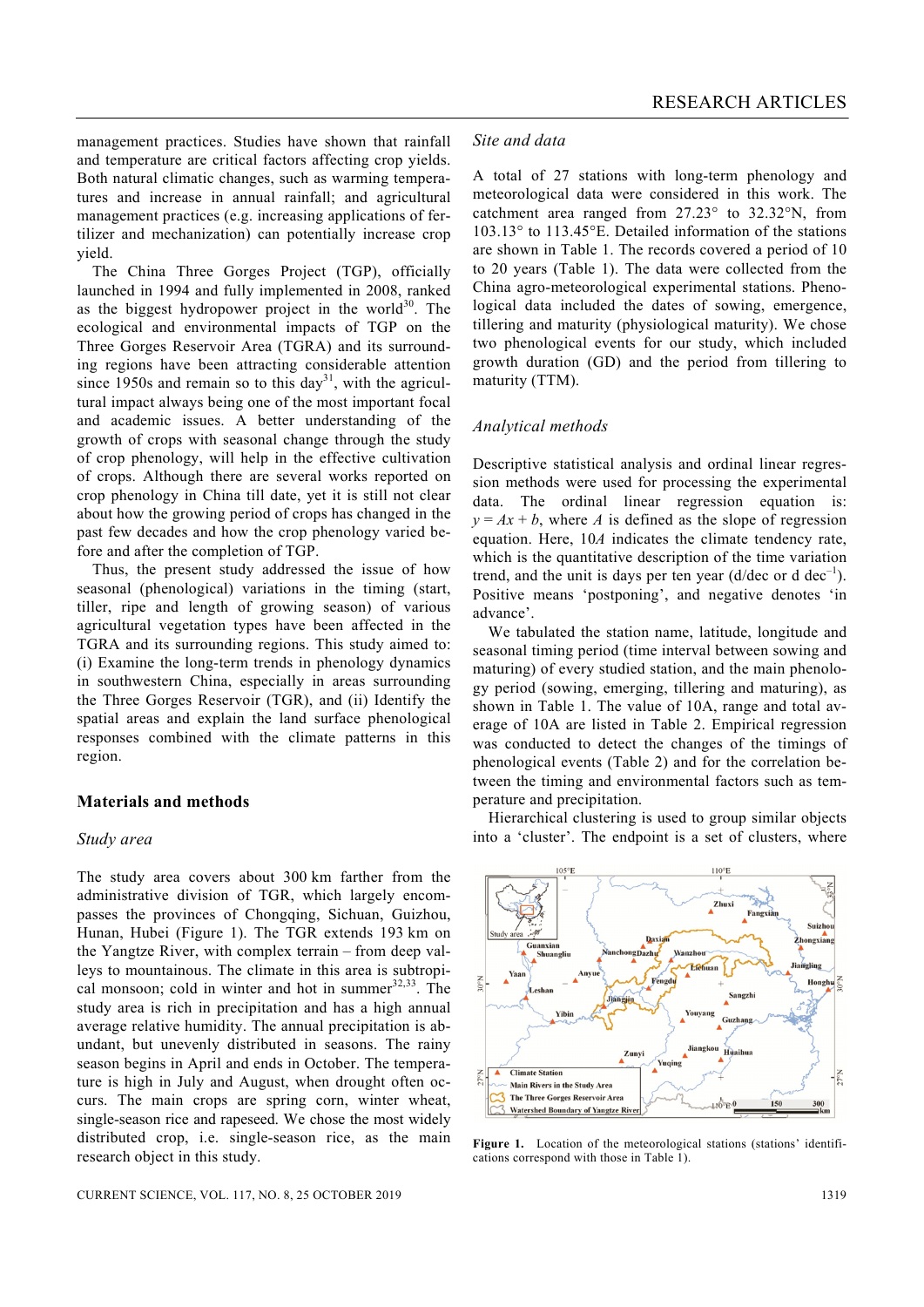### RESEARCH ARTICLES

| Basic data of all the studied stations<br>Table 1. |                        |                         |                 |               |                |                 |               |  |  |  |  |
|----------------------------------------------------|------------------------|-------------------------|-----------------|---------------|----------------|-----------------|---------------|--|--|--|--|
| Station name                                       | Latitude $(^{\circ}N)$ | Longitude $(^{\circ}E)$ | Data period     | Sowing stage  | Emerging stage | Tillering stage | Mature stage  |  |  |  |  |
| Jiangjin                                           | 29.97                  | 106.28                  | 1992.3-2010.12  | $3.5 - 3.18$  | $3.13 - 3.25$  | $5.14 - 5.29$   | $8.5 - 8.23$  |  |  |  |  |
| Wanzhou                                            | 30.76                  | 108.40                  | 1991.10-2010.12 | $3.10 - 3.21$ | $3.10 - 3.30$  | $5.20 - 6.20$   | $8.4 - 8.18$  |  |  |  |  |
| Fengdu                                             | 29.88                  | 107.70                  | 1992.3-2010.12  | $3.22 - 4.6$  | $3.27 - 4.12$  | $5.22 - 6.24$   | $8.10 - 9.3$  |  |  |  |  |
| Youyang                                            | 28.83                  | 108.77                  | 1991.9-2010.12  | $4.4 - 4.15$  | $4.14 - 5.7$   | $6.4 - 6.30$    | $9.8 - 10.4$  |  |  |  |  |
| Zunyi                                              | 27.53                  | 106.81                  | 1991.10-2010.12 | $3.29 - 4.9$  | $4.4 - 4.16$   | $4.28 - 6.18$   | $9.14 - 10.2$ |  |  |  |  |
| Jiangkou                                           | 27.70                  | 108.85                  | 1991.10-2010.12 | $4.12 - 4.29$ | $4.18 - 5.18$  | $6.5 - 7.10$    | $9.6 - 9.23$  |  |  |  |  |
| Yuqing                                             | 27.23                  | 107.88                  | 1991.10-2010.12 | $4.13 - 4.21$ | $4.18 - 4.26$  | $6.7 - 6.24$    | $9.2 - 9.20$  |  |  |  |  |
| Sangzhi                                            | 29.40                  | 110.17                  | 1992.4-2010.12  | $4.5 - 4.20$  | $4.5 - 4.28$   | $6.3 - 6.23$    | $8.19 - 9.1$  |  |  |  |  |
| Guzhang                                            | 28.56                  | 109.76                  | 1991.9-2010.12  | $4.9 - 4.22$  | $4.20 - 4.28$  | $5.26 - 6.15$   | $8.25 - 9.17$ |  |  |  |  |
| Huaihua                                            | 27.55                  | 109.96                  | 1991.9-2002.12  | $4.15 - 4.27$ | $4.23 - 5.2$   | $5.30 - 6.14$   | $8.17 - 9.9$  |  |  |  |  |
| Zhuxi                                              | 32.32                  | 109.68                  | 2002.9-2010.12  | $4.5 - 4.13$  | $4.10 - 4.17$  | $6.8 - 6.28$    | $9.9 - 9.24$  |  |  |  |  |
| Jiangling                                          | 30.33                  | 112.18                  | 1991.9-2010.12  | $4.17 - 5.2$  | $4.21 - 5.7$   | $6.4 - 6.22$    | $8.30 - 9.20$ |  |  |  |  |
| Fangxian                                           | 32.03                  | 110.77                  | 1992.4-2010.12  | $4.13 - 4.19$ | $4.11 - 4.23$  | $5.24 - 6.18$   | $9.5 - 9.21$  |  |  |  |  |
| Lichuan                                            | 30.28                  | 108.93                  | 1991.9-2010.12  | $4.1 - 4.17$  | $4.12 - 4.22$  | $6.4 - 6.24$    | $9.7 - 10.3$  |  |  |  |  |
| Zhongxiang                                         | 31.17                  | 112.57                  | 1991.9-2010.12  | $4.22 - 5.2$  | $4.26 - 5.10$  | $6.14 - 6.30$   | $9.5 - 9.19$  |  |  |  |  |
| Honghu                                             | 29.82                  | 113.45                  | 1991.9-2010.12  | $4.28 - 5.11$ | $5.4 - 5.13$   | $6.14 - 7.8$    | $9.8 - 10.10$ |  |  |  |  |
| Suizhou                                            | 31.72                  | 113.38                  | 1991.9-2010.12  | $4.13 - 4.24$ | $4.18 - 4.28$  | $5.10 - 6.22$   | $9.4 - 9.22$  |  |  |  |  |
| Dazhu                                              | 30.80                  | 107.25                  | 1992.3-2010.12  | $3.11 - 3.30$ | $3.14 - 4.8$   | $4.19 - 5.7$    | $8.16 - 8.30$ |  |  |  |  |
| Xuanhan                                            | 31.37                  | 107.72                  | 1992.3-2010.12  | $3.13 - 3.30$ | $3.18 - 4.7$   | $5.25 - 6.20$   | $8.10 - 9.6$  |  |  |  |  |
| Daxian                                             | 31.20                  | 107.50                  | 1992.3-2010.12  | $3.13 - 4.2$  | $3.24 - 4.14$  | $5.14 - 6.20$   | $8.20 - 9.8$  |  |  |  |  |
| Nanchong                                           | 30.80                  | 106.08                  | 1992.3-2010.12  | $3.12 - 3.21$ | $3.22 - 3.30$  | $5.18 - 6.6$    | $8.16 - 8.24$ |  |  |  |  |
| Anyue                                              | 30.11                  | 105.33                  | 1992.3-2010.12  | $3.21 - 3.30$ | $3.25 - 4.5$   | $5.28 - 6.19$   | $8.14 - 8.30$ |  |  |  |  |
| Yibin                                              | 28.80                  | 104.60                  | 1991.10-2010.12 | $3.2 - 3.15$  | $3.10 - 3.25$  | $5.6 - 5.26$    | $8.9 - 8.26$  |  |  |  |  |
| Leshan                                             | 29.56                  | 103.75                  | 1991.10-2010.12 | $3.23 - 4.9$  | 3.29-4.19      | $5.12 - 6.2$    | $8.14 - 8.26$ |  |  |  |  |
| Mingshan                                           | 30.10                  | 103.13                  | 1991.10-2010.12 | $3.28 - 4.2$  | $3.30 - 4.5$   | $5.20 - 6.9$    | $8.25 - 9.10$ |  |  |  |  |
| Wenjiang                                           | 30.70                  | 103.86                  | 1991.9-2010.12  | $4.1 - 4.8$   | $4.6 - 4.18$   | $6.2 - 6.14$    | $8.29 - 9.17$ |  |  |  |  |
| Guanxian                                           | 30.98                  | 103.66                  | 1991.9-2010.12  | $3.26 - 4.11$ | $3.29 - 4.20$  | $5.30 - 6.18$   | $8.29 - 9.19$ |  |  |  |  |





**Figure 2.** Result of cluster analysis about the growth duration. **Figure 3.** Result of cluster analysis about the period from tillering to maturity.

each cluster is distinct from each other, and the objects within each cluster are broadly similar to each other. This allows for exploratory analysis to see how the microarrays cluster together based on similarity of features. In this study, it is used for spatial analysis. The 10A values of GD and TTM (Table 2) are ranked in descending order. The data were then clustered into three categories using SPSS software (IBM Corp., Armonk, NY, USA) as shown in Figures 2 and 3.

## **Results**

Single-season rice in the TGRA and surrounding regions is generally sown in mid-March to late April (Table 2). Overall, the sowing dates were advanced, on an average, by 1.33 d/dec during 1991 to 2010. The temporal variation of the sowing dates varied greatly from site to site. Specifically, advancement trend was observed in a total of 16 stations, accounting for 59% of the all the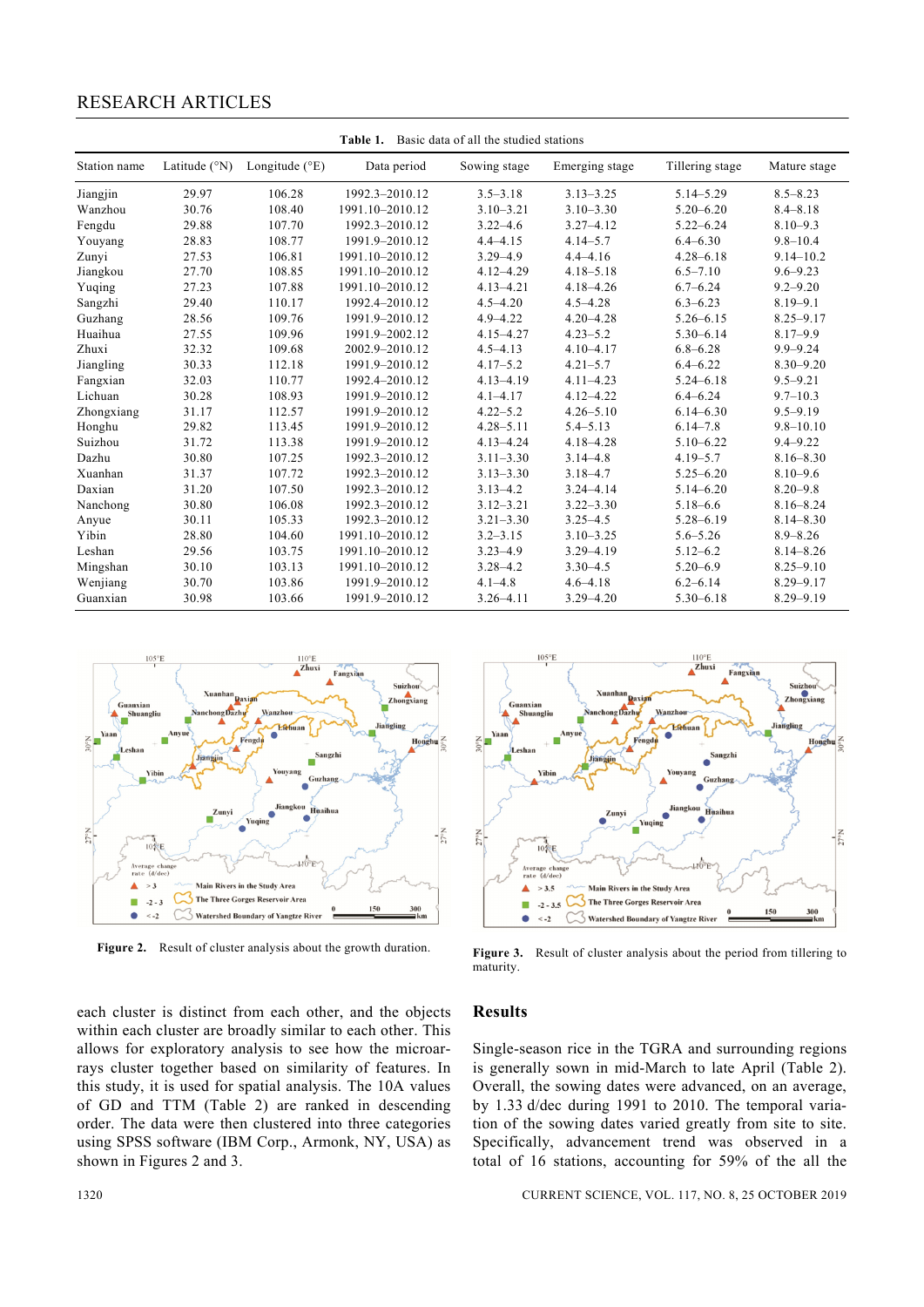| Table 2. Rate of change of phenology period for each station |                                               |                |                  |                  |                  |                  |  |  |  |  |
|--------------------------------------------------------------|-----------------------------------------------|----------------|------------------|------------------|------------------|------------------|--|--|--|--|
|                                                              | Average rate of change (d dec <sup>-1</sup> ) |                |                  |                  |                  |                  |  |  |  |  |
| Station name                                                 | Sowing                                        | Emerging       | Tillering        | Maturity         | GD               | <b>TTM</b>       |  |  |  |  |
| Jiangjin                                                     | $-3.34$                                       | 0.55           | 0.49             | 3.01             | 7.31             | 2.49             |  |  |  |  |
| Wanzhou                                                      | 4.61                                          | 9.75           | $-6.84$          | 2.69             | 7.4              | 10.25            |  |  |  |  |
| Fengdu                                                       | $-2.26$                                       | $-2.71$        | $-6.15$          | 7.50             | 8.87             | 12.49            |  |  |  |  |
| Youyang                                                      | $-8.75$                                       | $-8.48$        | $-5.76$          | 4.32             | 17.91            | 7.92             |  |  |  |  |
| Zunyi                                                        | $-1.64$                                       | 0.26           | 14.93            | 5.27             | 3.19             | $-9.29$          |  |  |  |  |
| Jiangkou                                                     | 2.66                                          | 4.48           | 7.01             | $-0.14$          | $-4.49$          | $-7.62$          |  |  |  |  |
| Yuqing                                                       | $-1.41$                                       | $-0.12$        | 0.19             | 0.45             | $-3.43$          | 0.88             |  |  |  |  |
| Sangzhi                                                      | $-0.20$                                       | $-1.34$        | 4.58             | 1.12             | $-1.25$          | $-4.44$          |  |  |  |  |
| Guzhang                                                      | 1.87                                          | 2.39           | 2.19             | $-5.98$          | $-7.96$          | $-6.96$          |  |  |  |  |
| Huaihua                                                      | $-8.49$                                       | $-7.55$        | $-3.27$          | $-13.09$         | $-3.76$          | $-9.82$          |  |  |  |  |
| Zhuxi                                                        | $-6.07$                                       | $-0.38$        | $-22.62$         | 0.50             | 8.93             | 25.48            |  |  |  |  |
| Jiangling                                                    | 2.88                                          | 2.99           | 3.04             | 1.76             | $-0.28$          | 0.30             |  |  |  |  |
| Fangxian                                                     | 10.00                                         | 12.43          | $-16.54$         | 13.73            | 8.00             | 23.20            |  |  |  |  |
| Lichuan                                                      | 0.91                                          | $-1.01$        | 6.49             | 3.77             | $-10.18$         | $-11.48$         |  |  |  |  |
| Zhongxiang                                                   | $-0.65$                                       | $-2.84$        | $-5.29$          | 0.01             | $-0.99$          | 3.70             |  |  |  |  |
| Honghu                                                       | $-1.28$                                       | $-0.32$        | $-9.50$          | 11.50            | 9.63             | 21.26            |  |  |  |  |
| Suizhou                                                      | 1.19                                          | 1.86           | 20.14            | 6.50             | 6.02             | $-13.36$         |  |  |  |  |
| Dazhu                                                        | $-7.63$                                       | 0.95           | $-2.46$          | 0.20             | 7.07             | 6.28             |  |  |  |  |
| Xuanhan                                                      | $-9.75$                                       | $-5.64$        | $-5.62$          | 3.87             | 17.29            | 5.58             |  |  |  |  |
| Daxian                                                       | $-4.67$                                       | $-3.16$        | $-14.80$         | 3.37             | 8.98             | 18.61            |  |  |  |  |
| Nanchong                                                     | 1.92                                          | 1.65           | 8.63             | 2.86             | 2.62             | $-5.77$          |  |  |  |  |
| Anyue                                                        | $-3.22$                                       | $-2.20$        | $-3.08$          | $-5.50$          | 1.45             | $-0.04$          |  |  |  |  |
| Yibin                                                        | $-3.70$                                       | $-0.24$        | $-5.18$          | 2.05             | 3.36             | 7.70             |  |  |  |  |
| Leshan                                                       | 2.66                                          | 0.92           | 0.52             | 2.21             | $-0.64$          | $-11.48$         |  |  |  |  |
| Mingshan                                                     | 1.41                                          | 0.25           | 2.03             | 2.05             | 0.50             | $-0.21$          |  |  |  |  |
| Wenjiang                                                     | 0.19                                          | $-3.33$        | $-3.10$          | 3.04             | 3.08             | 5.00             |  |  |  |  |
| Guanxian                                                     | $-3.12$                                       | 10.74          | 0.77             | 6.81             | 4.95             | 6.04             |  |  |  |  |
| Adv number                                                   | 16                                            | 14             | 14               | $\overline{4}$   | 18               | 16               |  |  |  |  |
| Advave                                                       | $-4.14$                                       | $-2.81$        | $-7.87$          | $-6.18$          | 7.03             | 9.70             |  |  |  |  |
| Dly number                                                   | 11                                            | 13             | 13               | 23               | 9                | 11               |  |  |  |  |
| Dlyave                                                       | 2.75                                          | 3.79           | 5.46             | 3.85             | $-3.66$          | $-7.32$          |  |  |  |  |
| Range                                                        | $-9.75 \sim 10$                               | $-8.48$ ~12.43 | $-22.62 - 20.14$ | $-13.09 - 13.73$ | $-10.18 - 17.91$ | $-13.36 - 25.48$ |  |  |  |  |
| Ave                                                          | $-1.33$                                       | 0.37           | $-1.45$          | 2.37             | 3.47             | 2.84             |  |  |  |  |

studied stations, and showed a negative relation, averaging –4.14 d/dec. On the contrary, sowing dates were delayed, on an average by 2.75 d/dec, at the remaining 11 sites.

 Emergence and tillering of single-season rice in the study area generally occur in April and June respectively. The 10A values of the emergence dates (Table 2) varied from –8.48 to 12.43 d/dec with an average of 0.37 d/dec. The emergence dates were advanced on an average by –2.81 d/dec in 14 stations. The tillering dates (Table 2) in all stations were advanced on an average by 1.45 d/dec, with the 10A values varying between –22.62 d/dec and 20.14 d/dec. There were 14 stations that were significantly advanced, with an average of –7.87 d/dec, while the emergence and tillering dates were delayed in the remaining stations, with average 10A values of 3.79 and 5.46 d/dec respectively. The maturity dates (Table 2) were delayed on an average of 2.37 d/dec, ranging from –13.09 to 13.73 d/dec. A total of 23 stations were delayed (on an average by 3.85 d/dec) and 4 stations were advanced on average by –6.18 d/dec.

 The advancement of sowing and delay of maturity elongated the GD in 18 sites, with the 10A varying between –10.18 d/dec and 17.91 d/dec (on an average by 3.47 d/dec). Overall, the period of TTM increased by an average of 2.84 d/dec from 1991 to 2010, with an advancement in 16 stations (on an average by 9.70 d/dec) (Table 2).

 The temporal distributions of all stations are shown in Figures 2 and 3. The spatial trends of GD (Figure 2) showed that 12 stations within the TGRA and northern areas were significantly elongated, with GD greater than 3 d/dec on an average. Eight stations in the west and east of the TGR were essentially unchanged. Changes in the Zunyi and Sangzhi stations were also not significant. Five stations in the south of the reservoir decreased by more than 2 d/dec. In general, the tendency of TTM was similar with GD. The stations in Yibin, Shuangliu, Zhongxiang and Yuqing exhibited a more significant trend towards elongating the number of days during TTM stage, whereas stations in Jiangjin, Zunyi and Sangzhi had a relatively lower change rate. In comparison, the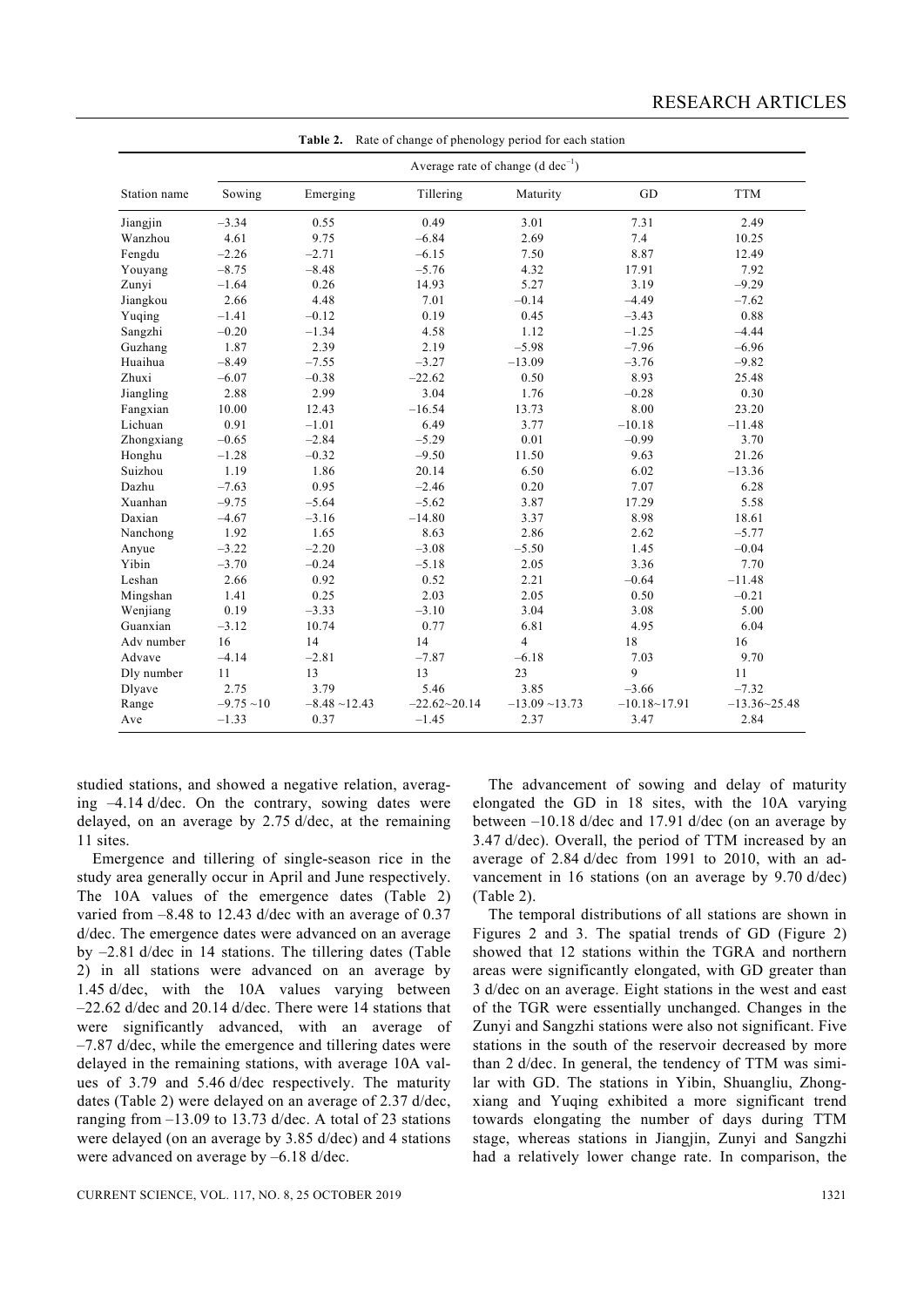Suizhou station changed considerably, with a highly increased GD, but a heavily decreased TTM. The TTM variation was important for assessing agricultural production and the variation was significant.

#### **Discussion**

Crop phenology is established as one of the major components of ecological construction in TGRA. The changes in phenology for single-season rice were obviously affected by multiple meteorological factors, such as increasing temperature over the recent decades and sunshine hours $34,35$ .

 The sowing date can be influenced by agricultural management and climate changes  $36,37$ . Soil moisture might also affect the date. The change of the sowing dates in southwestern China is generally a strategy to cope with the climate change, which also influences the emerging date.

 The period from sowing to tillering is determined by many factors, including natural and human factors. It is difficult to detect the impacts of climate change due to the diversified sowing dates and introduction of new cultivars $37-39$ . The influence of technology and strategy could disrupt the trend analysis to some extent. The TGRA and its northern areas (Chongqing and Shanxi) had significantly elongated the GD. However, the trends of rice GD showed various patterns among different areas<sup> $40,41$ </sup>. There was a slight change in the stations of eastern and western areas of the reservoir within Sichuan and Hubei. In contrast to other regions, the southern areas of the reservoir in Hunan exhibited a completely opposite trend.

 Given the importance of climate change in controlling plant development, our primary hypothesis was that the spatial variation in phenology would be correlated with temperature and precipitation<sup>42,43</sup>. However, we found mixed results. Additionally, no significant relationships existed between GD and air temperature, while significant relationships between GD and precipitation were occasionally found in two stations (Lichuan and Yuqing).

 A comparison of the data shown in Figures 2 and 3 reveals that the general trend of the TTM and GD periods are similar except for some stations. Uncertainties too, may occur due to the limited number of stations and the cultivars changing during the period of the study<sup>44-46</sup>. The time period of two decades would be relatively short for such a study. There may be other factors that could influence the analysis, like terrain variation. However, since many factors keep changing simultaneously, it is difficult to separate their effects. These imperfections need to be kept in mind while planning for future studies.

#### **Conclusion**

It is of high importance to investigate the changes of crop phenology in TGRA for understanding the agricultural

impacts of the TGP. This work studied the spatiotemporal variation of the single-season rice crop phenology at 27 national agro-meteorological experimental stations in TGRA. Four typical phenology including the sowing, emerging, tillering and maturity dates were studied and compared. The results showed that sowing, emerging, tillering and maturity dates were delayed in 11, 13, 13 and 23 stations respectively. The length of growth duration and the period from tillering to maturity were elongated in 18 and 16 stations respectively. The length of growth duration did not show significant relationship with air temperature, while it was correlated significantly with precipitation in Lichuan and Yuqing stations.

*Conflict of Interest:* The authors declare no conflict of interest.

- 1. Fu, Y. *et al.*, Declining global warming effects on the phenology of spring leaf unfolding. *Nature*, 2015, **526**(7571), 104–107.
- 2. Gross, E. M., Lahkar, B. P., Subedi, N., Nyirenda, V. R., Lichtenfeld, L. L. and Jakoby, O., Seasonality, crop type and crop phenology influence crop damage by wildlife herbivores in Africa and Asia. *Biodivers. Conserv.*, 2018, **27(8)**, 2029-–2050.
- 3. Keenan, T. F. *et al.*, Net carbon uptake has increased through warming-induced changes in temperate forest phenology. *Nat. Clim. Change*, 2014, **4**(7), 598–604.
- 4. Wagner, M. R., Lundberg, D. S., Colemanderr, D., Tringe, S. G., Dangl, J. L. and Mitchellolds, T., Natural soil microbes alter flowering phenology and the intensity of selection on flowering time in a wild arabidopsis relative. *Ecol. Lett*., 2014, **17**(6), 717–726.
- 5. Rezaei, E. E., Siebert, S. and Ewert, F., Climate and management interaction cause diverse crop phenology trends. *Agr. Forest Meteorol*., 2017, **233**, 55–70.
- 6. Atzberger, C., Eilers and Paul, H. C., A time series for monitoring vegetation activity and phenology at 10-daily time steps covering large parts of South America. *Int. J. Digit. Earth*, 2011, **4**, 365– 386.
- 7. Tang, J. M., Dynamic linkages between vegetation phenology and seasonal changes in water quality in the Choptank watershed, USA. *Int. J. Remote Sens*., 2015, **36**, 3041–3057.
- 8. Koster, R. D. and Walker, G., Interactive vegetation phenology, soil moisture, and monthly temperature forecasts. *J. Hydrometeorol*., 2015, **16**, 1456–1465.
- 9. Kamruzzaman, M., Osawa, A., Mouctar, K. and Sharma, S., Comparative reproductive phenology of subtropical mangrove communities at Manko wetland, Okinawa island, Japan. *J. For. Res.- JPN*, 2017, **22**(2), 118–125.
- 10. Hasegawa, K., Izumi, T., Matsuyama, H., Kajiwara, K. and Honda, Y., Seasonal change of bidirectional reflectance distribution function in mature Japanese larch forests and their phenology at the foot of Mt. Yatsugatake, Central Japan. *Remote Sens. Environ.*, 2018, **209**, 524–539.
- 11. Liu, Y., Chen, Q., Ge, Q. and Dai, J., Spatiotemporal differentiation of changes in wheat phenology in china under climate change from 1981 to 2010. *Sci. China Earth Sci*., 2018, **61**(8), 1088–1097.
- 12. Chen, H., Zhang, Y., Peng, Y. and Corlett, R. T., Latitudinal effects on phenology near the northern limit of figs in china. *Sci. Rep.-UK*, 2018, **8**(1), 4320.
- 13. Zhao, J. J., Zhang, H. Y. and Zhang, Z. X., Spatial and temporal changes in vegetation phenology at middle and high latitudes of the northern hemisphere over the past three decades. *Remote Sens.-BASEL*, 2015, **7**(8), 10973–10995.

1322 CURRENT SCIENCE, VOL. 117, NO. 8, 25 OCTOBER 2019